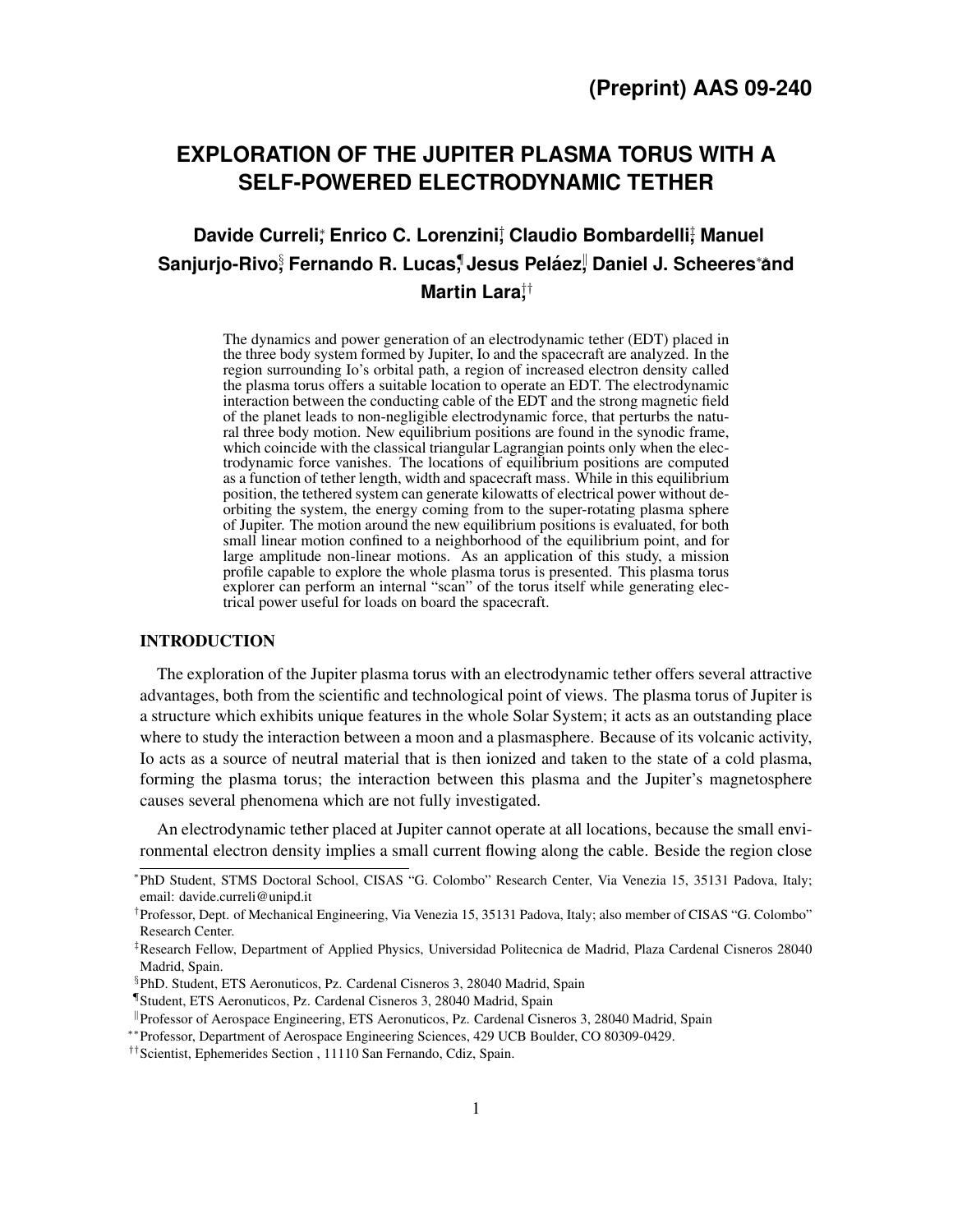to Jupiter, the plasma torus offers a region with an increased electron density  $N_e$ , that is a suitable location to operate an EDT. When placed in the plasma torus, the electrodynamical interaction of the EDT with the magnetosphere and the plasmasphere allows to generate kW of electrical power, that can be used on boar the spacecraft. The power generation occurs at the expense of the thermal energy of the plasmasphere. An electrodynamic force occurs simultaneously with the power generation process; such a force can be used in a controlled manner to obtain stable orbits around equilibrium positions. Using the electrodynamic force developed by an EDT, new equilibrium positions within the perturbed circular restricted three body problem (CRTBP) can be found. When placed in such equilibrium positions, the EDT is capable of extracting power from the environment –without deorbiting the system. Power generation happens at the expense of the energy of the plasma co-rotating with Jupiter.

Here we will show that the use of an EDT for the exploration of inner jovian system is made feasible by the high-power level that such a system can provide together with the propellantless propulsion provided by the system. High power level means more scientic instrumentation on board of the spacecraft and possibility of high-data-rate link with Earth.

#### EARLIER STUDIES

Jovian exploration using electrodynamic tethers was proposed during the 80s, as an application of the innovative concept proposed by Hannes Alfven based on the utilization of the energy contained in the cosmic plasmas for spacecraft propulsion.<sup>[1](#page-17-0)</sup> In 1987 Gabriel, Jones and Garrett<sup>[2](#page-18-0)</sup> firstly studied the dynamical behavior of an EDT placed at Jupiter, and realized that *"hundreds of kW of power can be generated at distances less than about 5*  $R_i$  *for a 10 km tether"*, and that *"outside 2.24*  $R_i$ *an accelerating force and electric power generation occur simultaneously, the energy being derived from the co-rotating plasma"*. In 1991 Hammond et al.<sup>[3](#page-18-1)</sup> proposed a jovian EDT experiment, confirming the capability of the system, but identifying in the hollow cathode plasma contactor the most critical device. Two years later in 1993 Sanmartin et al.<sup>[4](#page-18-2)</sup> proposed the innovative concept of a *bare* EDT, which is capable to offer several attractive advantages with respect to the standard insulated tethers. In 1998 NASA published the results of a study of an insulated EDT for propulsion and power generation at Jupiter, confirming previous preliminar results: '*'The environment of the Jovian system has properties which are particularly favorable for utilization of an electrodynamic tether. Specifically, the planet has a strong magnetic field and the mass of the planet dictates high orbital velocities which, combined with the planet's rapid rotation rate, can produce very large* relative velocities between the magnetic field and the spacecraft".<sup>[5](#page-18-3)</sup> Talley et al.<sup>[6](#page-18-4)</sup> considered a rotating EDT at Jupiter. The first application of the new concept of using a bare EDT at Jupiter was published in 2005, in which Sanmartin and Lorenzini<sup>[7](#page-18-5)</sup> studied an entire Jovian tour using an EDT made with a thin conductive tape tens of kilometers long and a few centimeters wide. They demonstrated the feasibility of capturing, lowering and raising apojove/perijove, and reaching escape velocity by using elliptical orbits with periapsis and apoapsis conveniently positioned with respect to Jupiter's stationary orbit. Their study was subsequently extended in the 2006 Ariadna study for ESA.<sup>[8](#page-18-6)</sup> Recently Peláez and Scheeres,<sup>[9](#page-18-7)[10](#page-18-8)</sup> proposed a permanent tethered observatory at Jupiter, placed in the proximity of one of the first moonlets of Jupiter, and developed an in-depth analysis on the dynamics and the stability of the EDT. The analysis has been developed in a threebody gravitational environment, and they characterized the dynamical behaviour of the EDT in proximity of Lagrangian points of Jupiter-moon system.

Here we study the dynamics of a jovian observatory capable to explore and scan the inner zone of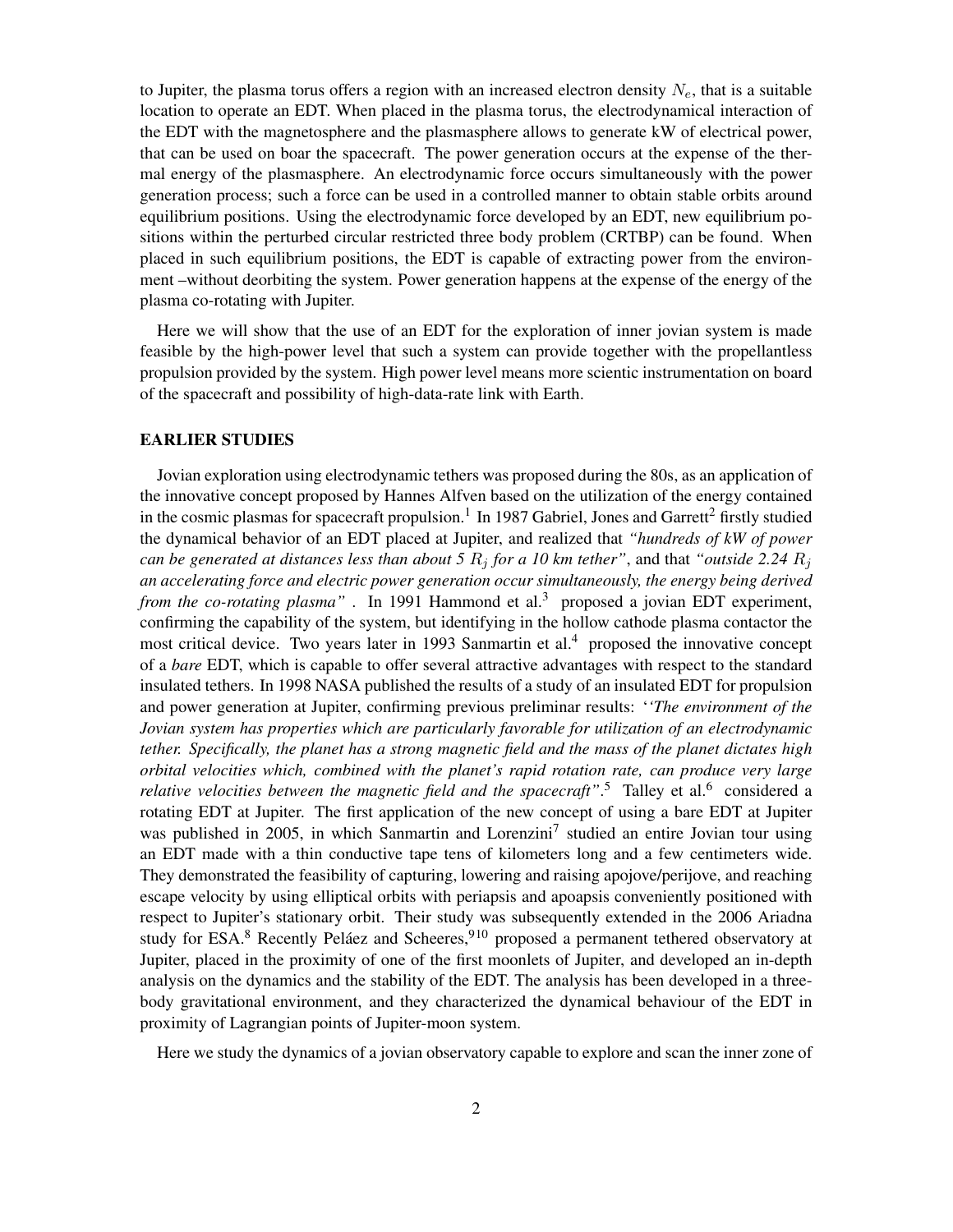the jovian system, comprising of Io and its plasma torus. We will show that the EDT observatory can act as a permanent high-power station placed at Jupiter, where it can be used for example as a high data-rate communication link with the Earth to transmit science data from smaller auxiliary probes navigating in the Jovian system. The EDT observatory placed in the plasma torus can explore the inner Jovian system, and the volcanic moon Io. Relevant scientific aspects concerning the physics of the torus and the moon can be investigated; the Jovian plasmasphere is strongly influenced by the mass ejection of Io's volcanic plumes. The moon acts as a source of about  $10<sup>3</sup>$  kg/s (an estimation of this value can be found, for example, in Hill *et al.*<sup>[11](#page-18-9)</sup>) of sulphur compounds that are injected in the jovian magnetosphere, where they are subsequently ionized and taken to a state of cold plasma.

In-situ exploration of the plasma torus happened when the first NASA probes executed their flyby at Jupiter. As Voyager 1 made its swing-by of Io, it passed through and behind the satellite's plasma torus, obtaing the first *in situ* data of the torus. In 1981 Bagenal<sup>[12](#page-18-10)</sup> made one of the first models, and described the torus morphology in the following manner: *"A sharp gradient in plasma temperature of*  $\approx 7 \times 10^5$  *K/R<sub>i</sub> at* 5.7 *R<sub>i</sub> divides the torus into two parts, a cold inner region, where the ions are closely confined to the centrifugal equator, and a warm outer region, which includes the orbit of Io and has a thickness scale height of 1*  $R_i$ *. The outer edge of the warm torus is defined by a drop in plasma density near 7.5*  $R_j$ ". Several models of the electron distribution of the torus of Io have been developed (Warwick et al. 1979; Birmingham et al. 1981; Bagenal et al., 1981), and were calibrated using the Doppler signature received in the signals of *Voyager-1*, at NASA/JPL stations. The standard reference model of the charged particles environment at Jupiter was published in 1983 by Divine and Garrett.<sup>[13](#page-18-11)</sup> An accurate description of the plasma torus structure, the Io's plasma interaction, and its dynamical interaction with the Jovian magnetosphere can be found in the monograph of Bagenal *et al.*[14](#page-18-12)

#### DYNAMIC MODEL OF THE EDT

#### **Assumptions**

The motion of a spacecraft inside the Plasma Torus is influenced by two main attractors, Jupiter and Io. Furthermore, all the Lagrangian points of the Jupiter-Io-spacecraft system are contained inside the torus. The dynamical scheme of the circular restricted three body problem has been selected to describe the motion, with appropriate perturbation to take into account the electrodynamic interaction of the EDT with the environment.

The tether has been assumed to be a rigid dumbbell of variable length  $L$ , with two lumped masses  $m_{T1}$  and  $m_{T2}$  at the tips. The total mass of the spacecraft is  $m = m_{T1} + m_{T2}$ . The length L can be time-varying according to a control-law  $L(t)$ . Its inertia tensor  $[I_C]$  when expressed in the bodyframe is a diagonal matrix with a zero component:

$$
\left[\boldsymbol{I_C}\right] = \begin{bmatrix} 0 & 0 & 0 \\ 0 & I_s & 0 \\ 0 & 0 & I_s \end{bmatrix} \tag{1}
$$

where the first component vanishes because the EDT is assumed to be a long one-dimensional structure. The principal inertia moment  $I_s$  is a function of the total length  $L$  and of the reduce mass:  $I_s = \frac{m_{T1}m_{T2}}{m_{T1}+m_{T2}}$  $\frac{m_{T1}m_{T2}}{m_{T1}+m_{T2}}L^2 = m_r L^2.$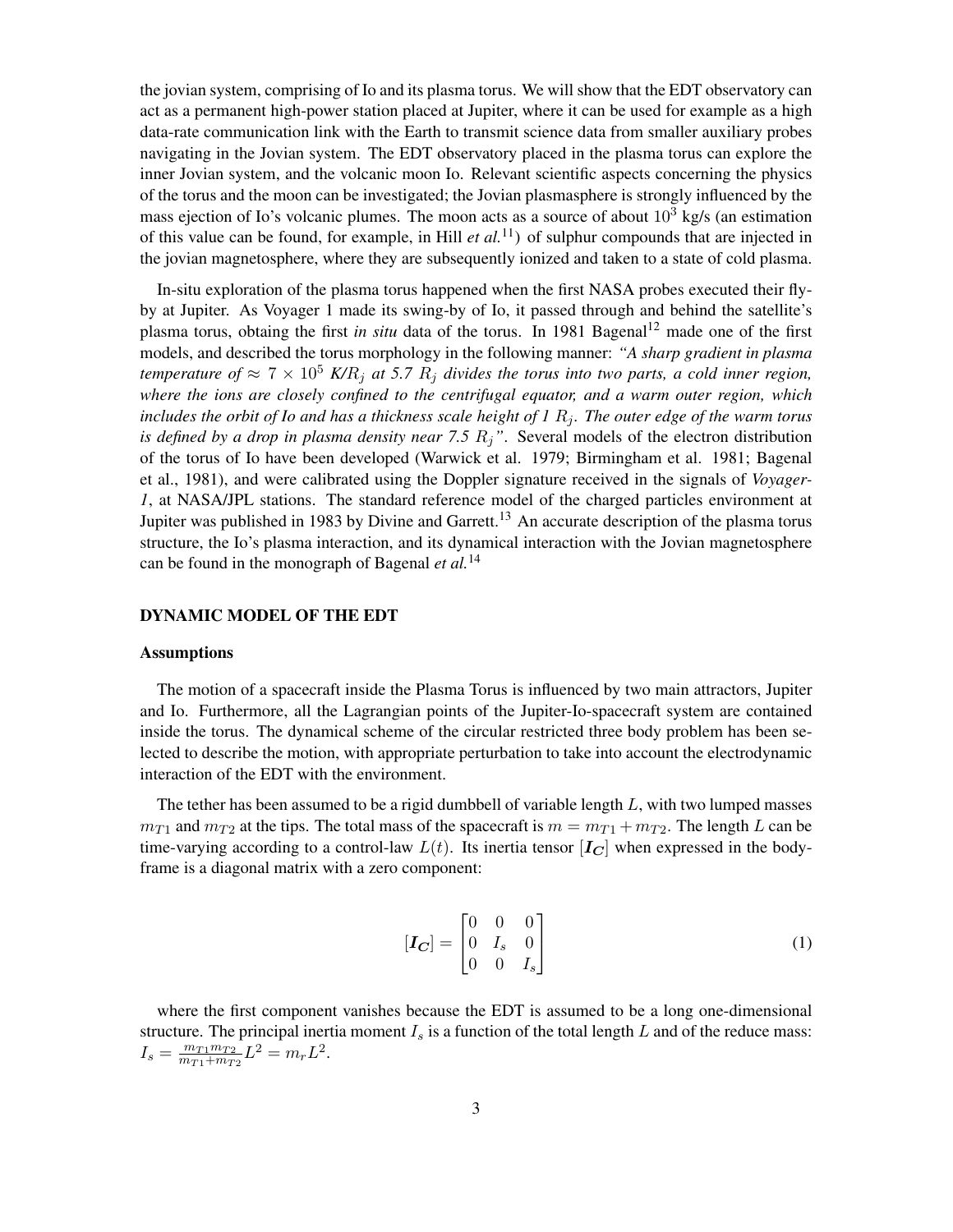

<span id="page-3-0"></span>Figure 1. Reference Frames.

#### Equations of motion

Figure [1](#page-3-0) shows the reference frames used for the analysis. The reference frame of navigation (synodic frame) is attached to the center of mass  $G$  of the planetary system, with X-axis pointing from Jupiter to Io and corotating with it, (XY)-plane coincident with the plane of revolution of Io around Jupiter, and Z-axis to complete a right-handed cartesian frame. Within this non-inertial frames, the resulting Newton equations are the classical CRTBP equations plus the perturbation due to the EDT electrodynamic force. For the attitude motion of the tether we have used the two angles  $\theta$ ,  $\phi$  (in-plane, out-of-plane), describing the orientation of the dumbbell with respect to the inertial frame  $(X_I, Y_I, Z_I)$ . The resulting equation of motion (navigation and attitude) of the tether in the limiting case when the ratio  $(L/R)$  is small (ratio between tether length L and distance R from the gravitational attractor) are:

$$
\ddot{\vec{R}} + 2\vec{\Omega} \times \vec{R} + \vec{\Omega} \times (\vec{\Omega} \times \vec{R}) = \vec{f}_{gr1} + \vec{f}_{gr2} + \vec{f}_{el}
$$
\n(2)

<span id="page-3-2"></span><span id="page-3-1"></span>
$$
[\dot{I}_C]\vec{\omega} + [I_C]\dot{\vec{\omega}} + \vec{\omega} \times [I_C]\vec{\omega} = \vec{M}_{gr1} + \vec{M}_{gr2} + \vec{M}_{el}
$$
\n(3)

where  $\vec{R}$  is the position of the center of mass of the EDT,  $\vec{\Omega} = (0, 0, \Omega)$  is the angular velocity of revolution of the two primaries,  $\Omega = \sqrt{G(M_1 + M_2)/d^3}$  is evaluated from the third Kepler law,  $\vec{\omega}$  is the angular velocity of the body, d the distance Jupiter-Io,  $[I_C]$  the inertia tensor of the body,  $\vec{f}_{qr}$  the specific gravitational force (the subscrit 1 stands for Jupiter, 2 for Io), and  $\vec{f}_{el}$  the specific electrodynamic force due to the interaction of the EDT with the environment. Gravitational forces of Jupiter  $\vec{f}_{qr1}$  and Io  $\vec{f}_{qr2}$  have been modeled using only the first harmonic of the gravitational field, leading to:  $\vec{f}_{gr} = -(\mu/R^3)\vec{R}$ . Second-order effects due to deviation from sphericity (*i.e.*: Jupiter flattening, non-sphericity of Io, *etc.*) have been neglected. Gravitational torques are given by the classical first-order formulation:  $\vec{M}_{qr} = 3\mu/R^5 \vec{R} \times [I_C] \vec{R}$ . Electrodynamic torques  $\vec{M}_{el}$ have been neglected for simplicity. The resulting motion equations of the EDT are: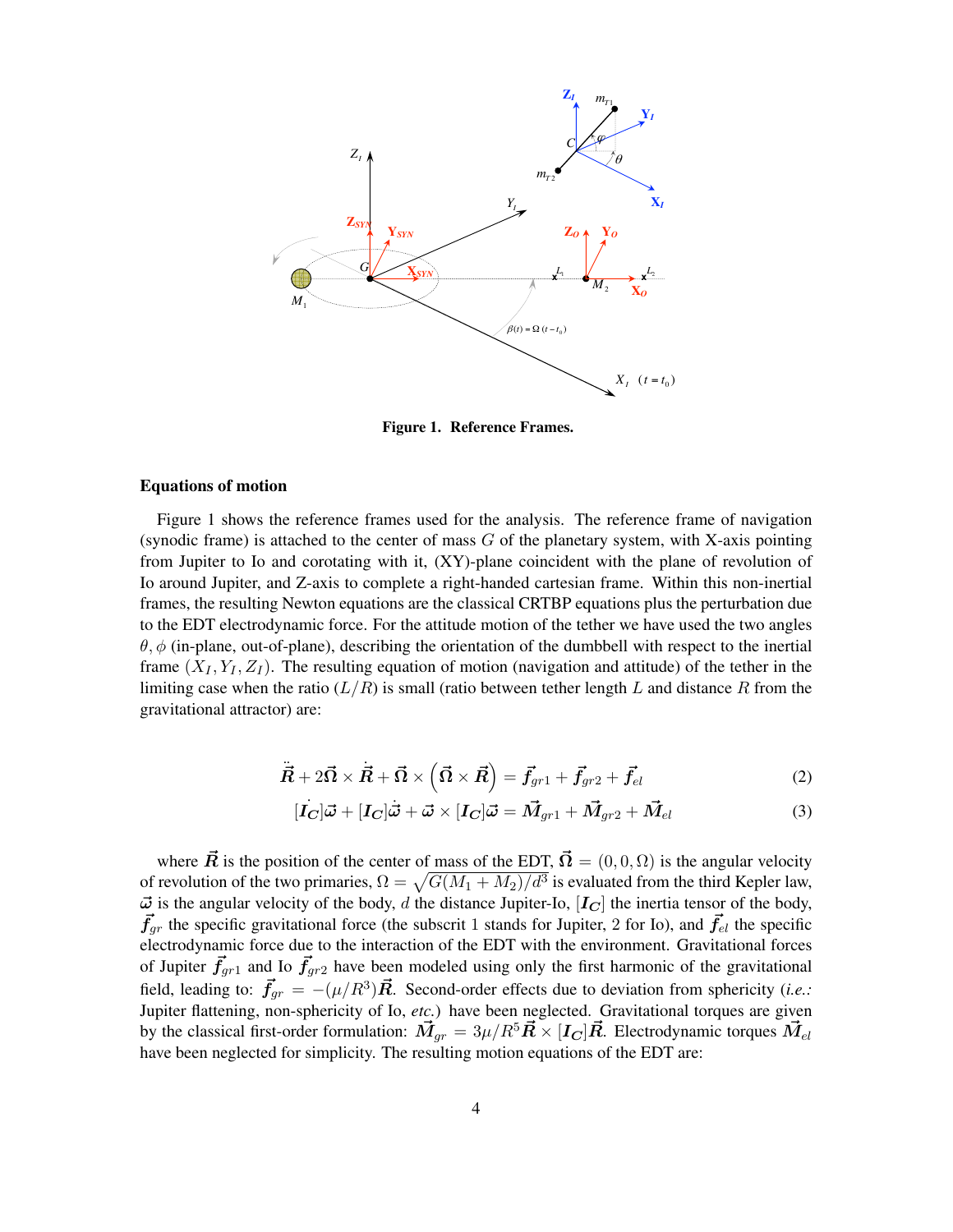<span id="page-4-1"></span><span id="page-4-0"></span>
$$
\ddot{\vec{R}} + 2\vec{\Omega} \times \dot{\vec{R}} + \vec{\Omega} \times \vec{\Omega} \times \vec{R} = -\frac{\mu_1}{R_1^3} \vec{R}_1 - \frac{\mu_2}{R_2^3} \vec{R}_2 + \vec{f}_{el}
$$
\n(4)

$$
[\vec{I}_{\mathbf{C}}]\vec{\boldsymbol{\omega}} + [\vec{I}_{\mathbf{C}}]\dot{\vec{\boldsymbol{\omega}}} + \vec{\boldsymbol{\omega}} \times [\vec{I}_{\mathbf{C}}]\vec{\boldsymbol{\omega}} = \frac{3\mu_1}{R_1^5} \vec{R}_1 \times [\vec{I}_{\mathbf{C}}] \vec{R}_1 + \frac{3\mu_2}{R_2^5} \vec{R}_2 \times [\vec{I}_{\mathbf{C}}] \vec{R}_2 \tag{5}
$$

where  $\vec{R}_1 = \vec{R} - \vec{d}_1 = (x + d\nu_2, y, z)$  is the distance vector of the EDT from Jupiter and  $\vec{R}_2 = \vec{R} - \vec{d}_2 = (x - d\nu_1, y, z)$  is the distance vector from Io,  $\nu = \nu_2 = M_2/(M_1 + M_2)$ and  $\nu_1 = M_1/(M_1 + M_2)$  are the mass parameters,  $d_1$  and  $d_2$  the distances of the two primaries from the barycenter  $G$  measured along the Jupiter-Io line. Eq. [\(4\)](#page-4-0) and Eq. [\(5\)](#page-4-1) constitute a system of 5 indipendent ODEs in the 5 unknows of position vector (3 unknows) and orientation angles (2 unknows). Because of their strong non-linear nature, numerical integration with an Adams-Bashforth numerical integrator has been used to solve the equations.

#### Electrodynamic force

The specific force  $\vec{f}_{el}$  [N/kg] takes into account the electrodynamical interaction of the EDT with the planetary magnetic field and the environmental electron density. The interaction between the tether and the environment is driven by the presence of a motional electric field  $\vec{E} = \vec{v}_{rel} \times \vec{B}$ , which is due to the relative motion with velocity  $\vec{v}_{rel}$  of the body with respect to the planetary magnetic field  $\vec{B}$ . The motional electric field  $\vec{E}$  drives a current i along the conductive cable of the tether (after assuming the presence of plasma contactors at the tips), which in turns is responsible for the electrodynamic force  $\vec{F}_{el}$  [N]:

$$
\vec{F}_{el} = \int_0^L i(l)dl \times \vec{B} = I_{avg}L(\hat{\mathbf{u}} \times \hat{\mathbf{B}})
$$
\n(6)

The current depends of the capability of the electrodynamic tether to collect electrons from the plasma sphere at the anodic end, and to reject them at the cathodic end. Electron collection occurs in the OML regime for a bare tether, because the tether width is smaller than the Debye length  $\lambda_D$ and Larmor radius  $r<sub>L</sub>$ . In fact, assuming the electron population has a temperature  $36 < kT<sub>e</sub> < 360$ [eV], the Debye length at the level of Io's orbit results:  $0.99 < \lambda_D < 3.2$  [m], and the Larmor radius  $9.6 < r_L < 30.5$  [m] (with magnetic field  $B = 2 \times 10^{-6}$  [T], and electron density  $N_e = 2 \times 10^9$ [m<sup>-3</sup>]). For a bare tether with small ohmic resistance, the length-averaged current is given by the following formula, valid for the OML regime:[4](#page-18-2)

$$
I_{avg} = \frac{2}{5} \left(\frac{2wL}{\pi}\right) q_e N_e \sqrt{\frac{2q_e E_t L}{m_e}}
$$
\n<sup>(7)</sup>

where w and L are tether width and legnth,  $q_e$  and  $m_e$  the electron charge and mass,  $N_e$  is the environmental electron density, and  $E_t = \hat{u} \cdot \vec{E}$  is the component of the motional electric field  $\vec{E}$  along the tether. For the evaluation of the motional electric field  $\vec{E}$  the knowledge of the local magnetic field  $\vec{B}$  is required. The local magnetic field is given by the superimposition of three contributions: Jupiter's field, Io's field and other external fields (*i.e.:* interplanetary magnetic field, *etc*). Since the most important contribution is due to Jupiter, a simple dipolar model is a good approximation for the inner region  $(r < 20R<sub>i</sub>)$ . Furthermore, *"Io does not possess an appreciable*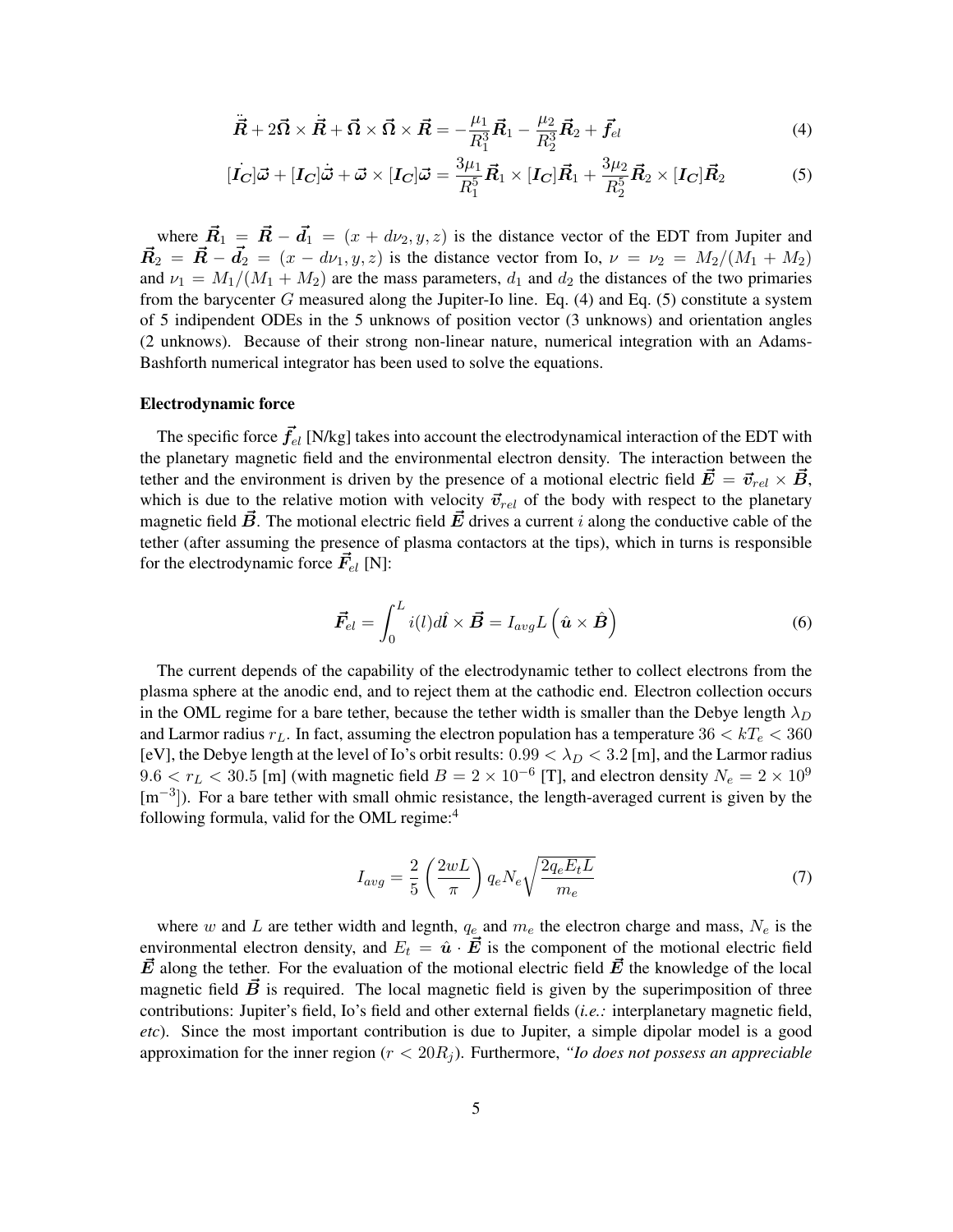*internal magnetic field"*, was stated by Khurana et al. from the analysis of *Galileo* fly-by near the voulcanic moon.[15](#page-18-13) A classical dipolar model has been used to describe the Jupiter magnetic field:

$$
\vec{B}(\vec{r}) = \frac{m}{r^3} \left[ 3 \left( \hat{m} \cdot \hat{r} \right) \hat{r} - \hat{m} \right]
$$
 (8)

where  $\vec{m} = \mu_m R_j^3 \hat{m}$  is the magnetic dipole moment vector of the planet,  $\hat{m}$  is its unit vector,  $\mu_m$  is the intensity of the dipole [Tesla],  $R_i$  is the planet equatorial radius,  $\vec{r}$  is the position vector of the spacecraft in the magnetic reference frame.

The electron density  $N_e$  has been evaluated using the Divine and Garrett model.<sup>[13](#page-18-11)</sup> The model provides the densities of protons, electrons and six positive ion species. Here we only consider the electron density  $N_e$ , because it is the plasma parameter affecting the EDT behavior. The model allows to obtain the electron density as a function of the position vector of the spacecraft; Figure [2](#page-5-0) shows the electron density profile as a function of the radial distance from Jupiter. The locations of Io and of the four moonlets is evidenced with vertical lines in the figure. The presence of the plasma torus can be seen from the electron density increase around Io location ( $\approx 5.9R_i$ ).



<span id="page-5-0"></span>Figure 2. Electron density at Jupiter with Divine and Garrett model.

The Jupiter magnetic field rotates with the planet at the same angular velocity, with velocity  $v_B = \Omega_j R$ , where  $\Omega_j$  is the Jupiter angular rotation rate and R is the distance in the equatorial plane. Due to the high rotation rate of Jupiter,  $v_B$  results to be of the order of  $\approx$  74 km/s at 5.9  $R_i$  (Io's orbit). As a consequence a spacecraft co-orbiting with Io ( $v_s \approx 17.3$  km/s) has a relative velocity of  $v_{rel} \approx 57$  km/s, and a consequent motional electric field  $E \approx 0.1$  V/m (with a local magnetic field  $B \approx 2 \times 10^{-6}$  T).

#### Adimensionalization

In order to reduce the number of parameters involved in the equations of motion it is convenient to switch to non-dimensional equations. Lenght, mass and time have been respectively adimensionalized with: the distance between primaries  $d = 1$ , the total mass of the planetary system  $M_1 + M_2 = 1$ , and the inverse of the mean angular velocity of the primaries  $1/\Omega = 1$ . The resulting equations of motion are: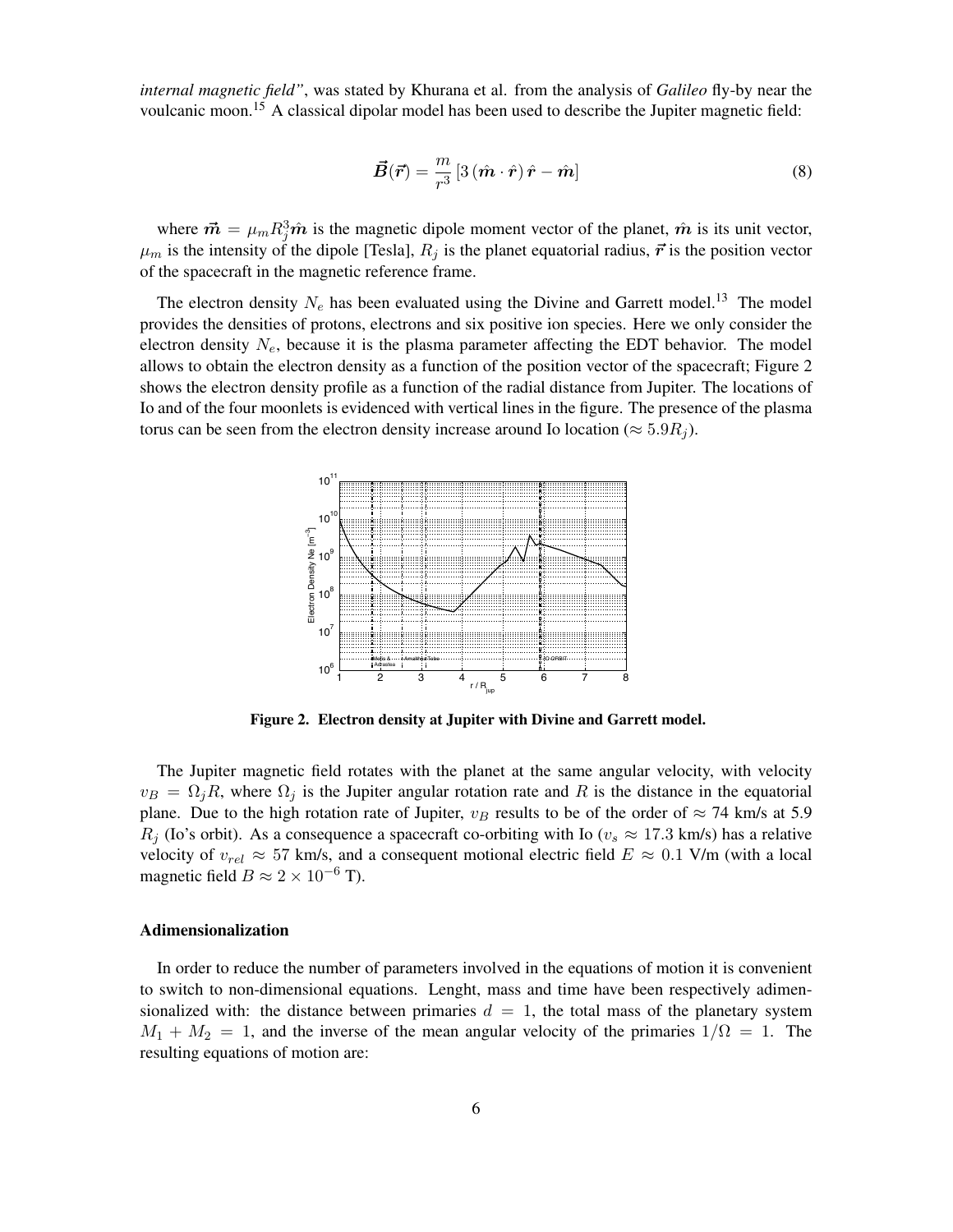$$
\ddot{\xi} - 2\dot{\eta} = \xi - \frac{\nu_1}{\rho_1^3} (\xi + \nu_2) - \frac{\nu_2}{\rho_2^3} (\xi - \nu_1) + \frac{F_{el,x}}{m d \Omega^2}
$$
(9)

$$
\ddot{\eta} + 2\dot{\xi} = \eta - \frac{\nu_1}{\rho_1^3} \eta - \frac{\nu_2}{\rho_2^3} \eta + \frac{F_{el,y}}{m d \Omega^2}
$$
(10)

$$
\ddot{\zeta} = -\frac{\nu_1}{\rho_1^3} \zeta - \frac{\nu_2}{\rho_2^3} \zeta + \frac{F_{el,z}}{m d \Omega^2}
$$
\n(11)

$$
\ddot{\theta} + 2\frac{\dot{L}}{L}\dot{\theta} - 2\dot{\theta}\dot{\varphi}tan\varphi = \frac{1}{\cos\varphi} \left[ \frac{3\nu_1}{\rho_1^5} (\vec{\rho_1} \cdot \hat{\boldsymbol{u}}) (\vec{\rho_1} \cdot \hat{\boldsymbol{v}}) + \frac{3\nu_2}{\rho_2^5} (\vec{\rho_2} \cdot \hat{\boldsymbol{u}}) (\vec{\rho_2} \cdot \hat{\boldsymbol{v}}) \right]
$$
(12)

$$
\ddot{\varphi} + 2\frac{\dot{L}}{L}\dot{\varphi} + \dot{\theta}^2 \cos\varphi \sin\varphi = -\frac{3\nu_1}{\rho_1^5} (\vec{\rho_1} \cdot \hat{\boldsymbol{u}}) (\vec{\rho_1} \cdot \hat{\boldsymbol{w}}) - \frac{3\nu_2}{\rho_2^5} (\vec{\rho_2} \cdot \hat{\boldsymbol{u}}) (\vec{\rho_2} \cdot \hat{\boldsymbol{w}})
$$
(13)

where  $(\xi, \eta, \zeta)$  are the adimensional coordinates of orbital position,  $\nu_1 = 1 - \nu_2 = \frac{M_1}{M_1 + \gamma}$  $\frac{M_1}{M_1+M_2}$  and  $\nu_2 = \frac{M_2}{M_1+i}$  $\frac{M_2}{M_1+M_2}$  are the mass parameters of Jupiter and Io, and:

$$
\rho_1 = \sqrt{(\xi + \nu_2)^2 + \eta^2 + \zeta^2} \tag{14}
$$

<span id="page-6-0"></span>
$$
\rho_2 = \sqrt{(\xi - \nu_1)^2 + \eta^2 + \zeta^2} \tag{15}
$$

are the adimensional distances of the center of mass of the spacecraft from the two primaries.

## EQUILIBRIUM POSITIONS IN THE COROTATING FRAME

When the electrodynamic tether is active (*i.e.* when the current is flowing along the cable), new equilibrium positions appear in the corotating synodic frame, this fixed to the rotation of Io around Jupiter. These positions are the equilibrium solutions ( $\vec{R} = \vec{R} = \vec{0}$ , and  $[\vec{I_C}] = \vec{\omega} = \vec{0}$ ) of Eq. [\(2\)](#page-3-1) and Eq. [\(3\)](#page-3-2):

$$
\vec{\Omega} \times \left( \vec{\Omega} \times \vec{R} \right) = -\frac{\mu_1}{R_1^3} \vec{R}_1 - \frac{\mu_2}{R_2^3} \vec{R}_2 + \vec{f}_{el} \tag{16}
$$

$$
\vec{\omega} \times [\bm{I_C}]\vec{\omega} = \frac{3\mu_1}{R_1^5} \vec{R}_1 \times [\bm{I_C}]\vec{R}_1 + \frac{3\mu_2}{R_2^5} \vec{R}_2 \times [\bm{I_C}]\vec{R}_2 \tag{17}
$$

The equilibrium positions in the synodic frame are given by the zeros of Eq. [\(16\)](#page-6-0);. When written in adimensional form,  $(F_{el}/(md\Omega^2) = f_{el}^*)$  the equilibrium electrodynamic force components are:

<span id="page-6-1"></span>
$$
f_{el,\xi}^* = -\xi + \frac{\nu_1}{\rho_1^3} (\xi + \nu_2) + \frac{\nu_2}{\rho_2^3} (\xi - \nu_1)
$$
 (18)

$$
f_{el,\eta}^* = -\eta + \frac{\nu_1}{\rho_1^3} \eta + \frac{\nu_2}{\rho_2^3} \eta \tag{19}
$$

<span id="page-6-2"></span>
$$
f_{el,\zeta}^* = \frac{\nu_1}{\rho_1^3} \zeta + \frac{\nu_2}{\rho_2^3} \zeta \tag{20}
$$

The location of new equilibrium positions vary as a function of the perturbing electrodynamic force  $\vec{f}_{el}^*$ ; these positions coincide with the classical five Lagrangian points when  $\vec{f}_{el}^*$  vanishes.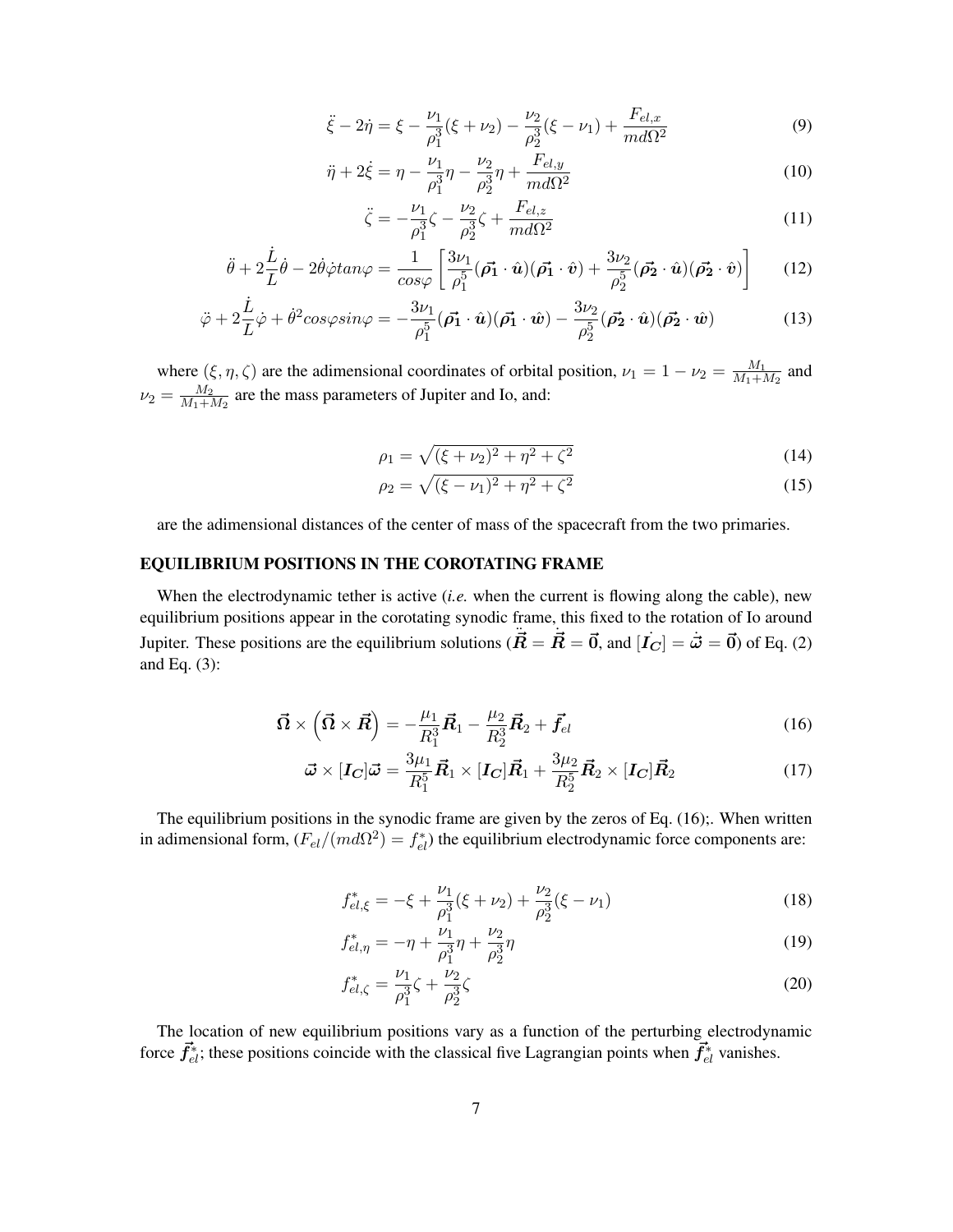#### Equilibrium positions along Io's orbital path

We are interested in obtaining expressions for the equilibrium positions that lies inside the plane of revolution of the two primaries, and in particular positions along the orbital path of the secondary (Io). It is thus convenient to express the position vector in appropriate polar coordinates:

<span id="page-7-1"></span>
$$
\begin{bmatrix} \xi \\ \eta \\ \zeta \end{bmatrix} = r_a \begin{bmatrix} \cos \alpha \\ \sin \alpha \\ 0 \end{bmatrix} + \begin{bmatrix} -\nu_2 \\ 0 \\ 0 \end{bmatrix} = \begin{bmatrix} r_a \cos \alpha - \nu_2 \\ r_a \sin \alpha \\ 0 \end{bmatrix}
$$
(21)

where  $r_a = r/d$  is the adimensional radial position measured from Jupiter and  $\alpha$  is the *phase angle*. The distance from the primaries take the form:  $\rho_1 = r_a$ , and  $\rho_2 = \sqrt{r_a^2 + 1 - 2r_a \cos \alpha}$ . Figure [3](#page-7-0) shows the geometry involved in the analysis.



<span id="page-7-0"></span>Figure 3. Geometry of equilibrium positions analysis.

 $\frac{1}{2}$  and  $\frac{1}{2}$  and  $\frac{1}{2}$  (10),  $\frac{1}{2}$  and  $\frac{1}{2}$  and  $\frac{1}{2}$  and  $\frac{1}{2}$  are  $\frac{1}{2}$  and  $\frac{1}{2}$  and  $\frac{1}{2}$  and  $\frac{1}{2}$  and  $\frac{1}{2}$  and  $\frac{1}{2}$  and  $\frac{1}{2}$  and  $\frac{1}{2}$  and  $\frac{1}{2}$ Substituting Eq. [\(21\)](#page-7-1) in Eq. [\(18\)](#page-6-1)-[\(20\)](#page-6-2) and imposing the condition  $r_a = 1$  (positions on the orbital

<span id="page-7-2"></span>
$$
f_{el,\xi}^* = \nu \left(\frac{1}{\rho_2^3} - 1\right) (\cos \alpha - 1)
$$
 (22)

$$
f_{el,\eta}^* = \nu \left(\frac{1}{\rho_2^3} - 1\right) \sin \alpha \tag{23}
$$

<span id="page-7-3"></span>
$$
f_{el,\zeta}^* = 0\tag{24}
$$

where  $\nu = M_2/(M_1 + M_2), \ \rho_2 =$ √  $\sqrt{2-2\cos\alpha}$  (and  $\rho_1 = 1$ ). Eqs. [\(22\)](#page-7-2)-[\(24\)](#page-7-3) define the electrodynamic force that the tether (or any other thrust-device) must supply to remain stationary with respect to the synodic reference frame at a given angular position  $\alpha$  when the tether is located in the orbital path of the secondary ( $r_a = 1$ ). As expected from the model, Eq. [\(24\)](#page-7-3) shows that no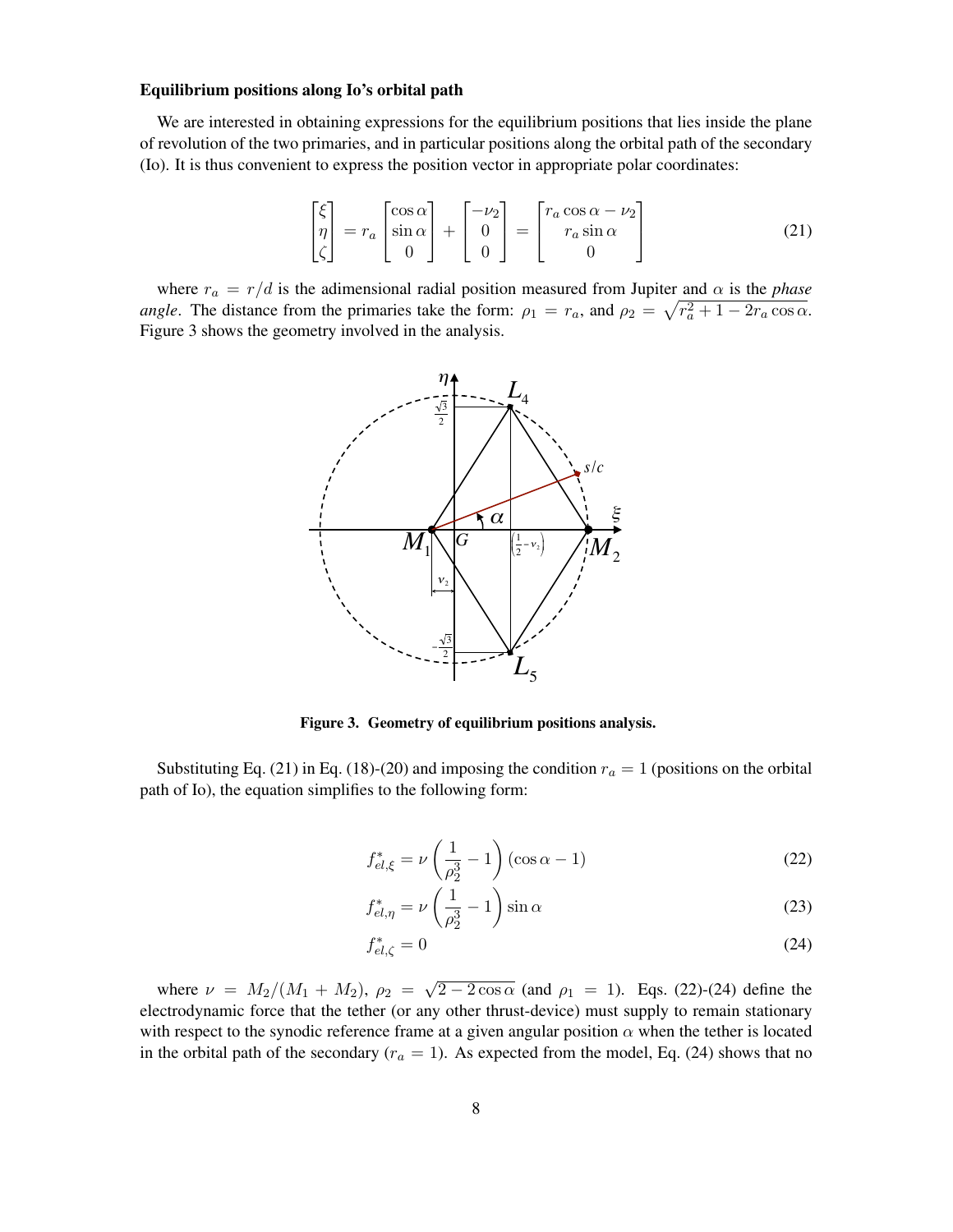out-of-plane force components must occur for equilibrium positions within the plane of revolution of the two primaries. In dimensional units the magnitude of the force  $F_{el}$  [N] can easily be computed as:

$$
F_{el} = md\Omega^2 \sqrt{(f_{el,\xi}^*)^2 + (f_{el,\eta}^*)^2 + (f_{el,\zeta}^*)^2} = md\Omega^2 \nu \rho_2 \left| \frac{1}{\rho_2^3} - 1 \right| \tag{25}
$$

For a given angular location  $\alpha$  along the orbital path of the secondary, the external specific force required to maintain the spacecraft in equilibrium with the synodic frame is a function of the mass parameter  $\nu$  and the distance between the two primaries.



<span id="page-8-0"></span>Figure 4. Specific force required for equilibrium in the Jupiter-Io corotating frame.

Figure [4](#page-8-0) shows the specific force required for equilibrium in the Jupiter-Io corotating frame. No external force is required to maintain an object at  $|\alpha| = 60$  deg, that is at a triangular Lagrangian point because of stable nature of those points.

## Influence of tether size on locations of equilibrium positions

Eq. [\(22\)](#page-7-2)-[\(24\)](#page-7-3) have been used to obtain the size of an electrodynamic tether capable to provide the electrodynamic force necessary to maintain the spacecraft in equilibrium in the corotating frame. The angle identifying the equilibrium position  $\alpha_{eq}$  has been numerically determined for a set of cases as a function of size parameters  $L, w, m$ , that are the tether length, tether width and spacecraft mass, respectively.

As expected, it was found that the EDT parameters influence the magnitude of the electrodynamic force and, consequently, the location of the equilibrium point. A set of numerical simulations was carried out with several values of mass, length and width, in order to identify the equilibrium position for each configuration. Figure [5](#page-9-0) shows the results of a subset of these simulations, using a 5 cm width tether. Spacecraft masses from 200 to 1200 kg have been considered, and four tether lengths equal to  $L=10,20,30,40$  km. The figure depicts the equilibrium position, defined by the angle  $\alpha$  from the Jupiter-Io line vs. the spacecraft mass, for different values of the tether length L. Table [1](#page-9-1) shows the numerical values of the graph. All positions lie on the Io's orbital path.

Figure [6](#page-10-0) shows simulated results for an electrodynamic tether in equilibrium in the co-rotating frame of Jupiter and Io. The position of the spacecraft is marked by the arrow-tail sign; Jupiter and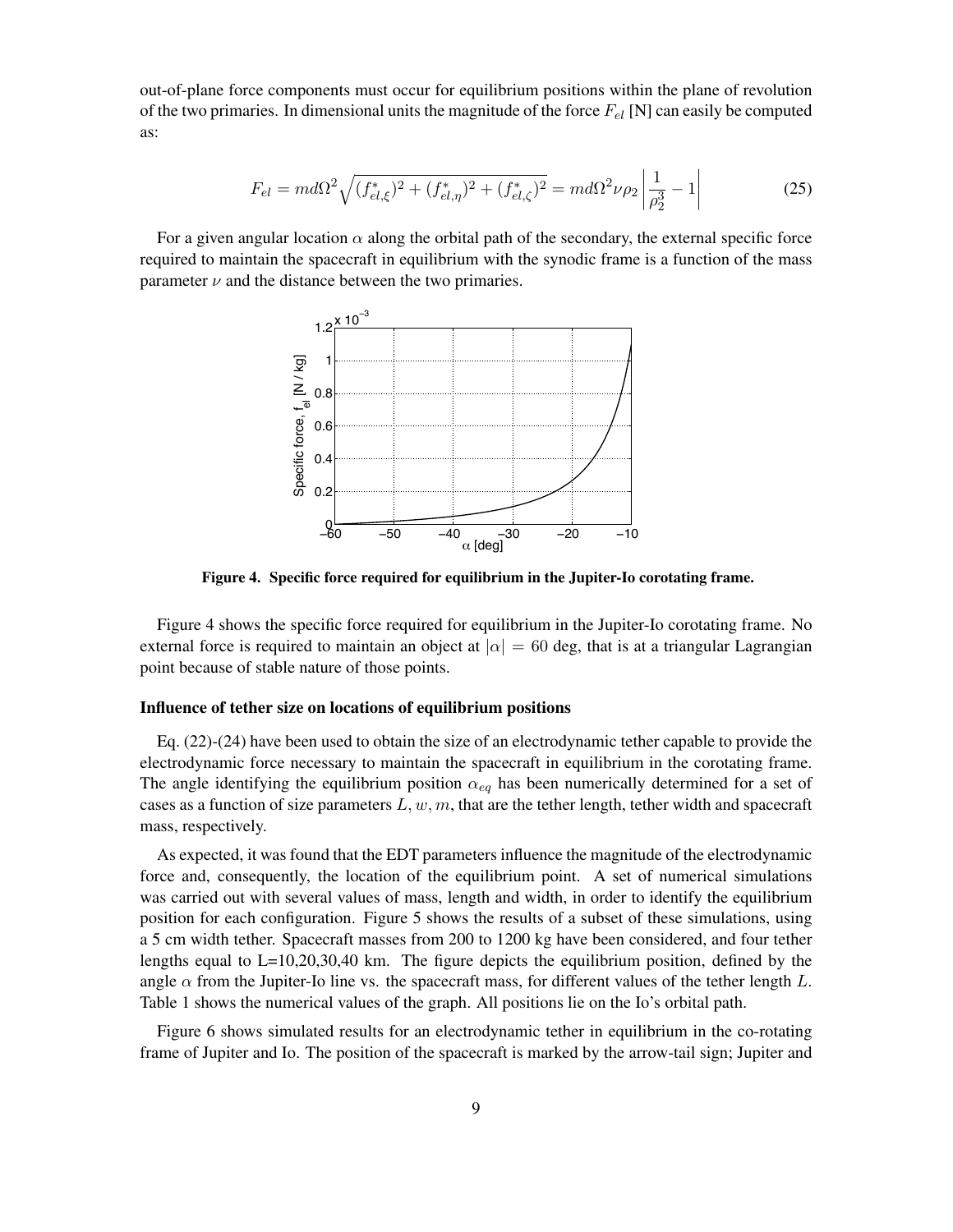| $\alpha_{eq}$ [deg], Width = 5 cm |             |             |             |             |
|-----------------------------------|-------------|-------------|-------------|-------------|
| $m$ [kg]                          | $L = 10$ km | $L = 20$ km | $L = 30$ km | $L = 40$ km |
| 200                               | $-34.36$    | $-16.69$    | $-10.14$    | $-7.51$     |
| 400                               | $-41.85$    | $-22.77$    | $-14.37$    | $-10.05$    |
| 600                               | $-43.96$    | $-27.03$    | $-17.41$    | $-12.31$    |
| 800                               | $-48.65$    | $-29.99$    | $-19.93$    | $-14.19$    |
| 1000                              | $-50.38$    | $-32.56$    | $-21.82$    | $-15.85$    |
| 1200                              | $-51.63$    | $-34.61$    | $-23.52$    | $-17.21$    |

<span id="page-9-1"></span>Table 1. Equilibrium positions  $\alpha_{eq}$  [deg] for Width = 5 cm.



<span id="page-9-0"></span>Figure 5 Equilibrium angle  $\alpha_{eq}$  at  $L_5$  as a function of spacecraft mass, for 4 values of tether length  $L = 10, 20, 30, 40$  km, and for a bare tape tether of width  $w = 5$  cm. The angle  $\alpha_{eq}$  is the angle from the Jupiter-Io line.

Io are to scale, and their triangular points have also been evidenced. The data for the simulation are: tether length  $L = 20$  km, width  $w = 5$  cm, spacecraft mass  $m = 600$  kg; simulation time  $t = 40T_{rev} \approx 70.76$  days.

From the simulations summarized in Figure [5](#page-9-0) the following considerations can be derived:

- 1. A "short" tether is sufficient to stay in equilibrium near the triangular points;
- 2. The more the position moves away from triangular point in the direction of the second primary (Io), the longer the tether required or the smaller the satellite mass; this implies that a greater electrodynamic force must be exerted to stay near Io;
- 3. For example, a tether with fixed length  $L=10$  km, and the suitable spacecraft mass can allow equilibrium position within the range  $\alpha = 34 - 52$  degrees;
- 4. Using a controlled variable-length tether and a constant-mass spacecraft, the equilibrium positions can be moved along Io's orbital path.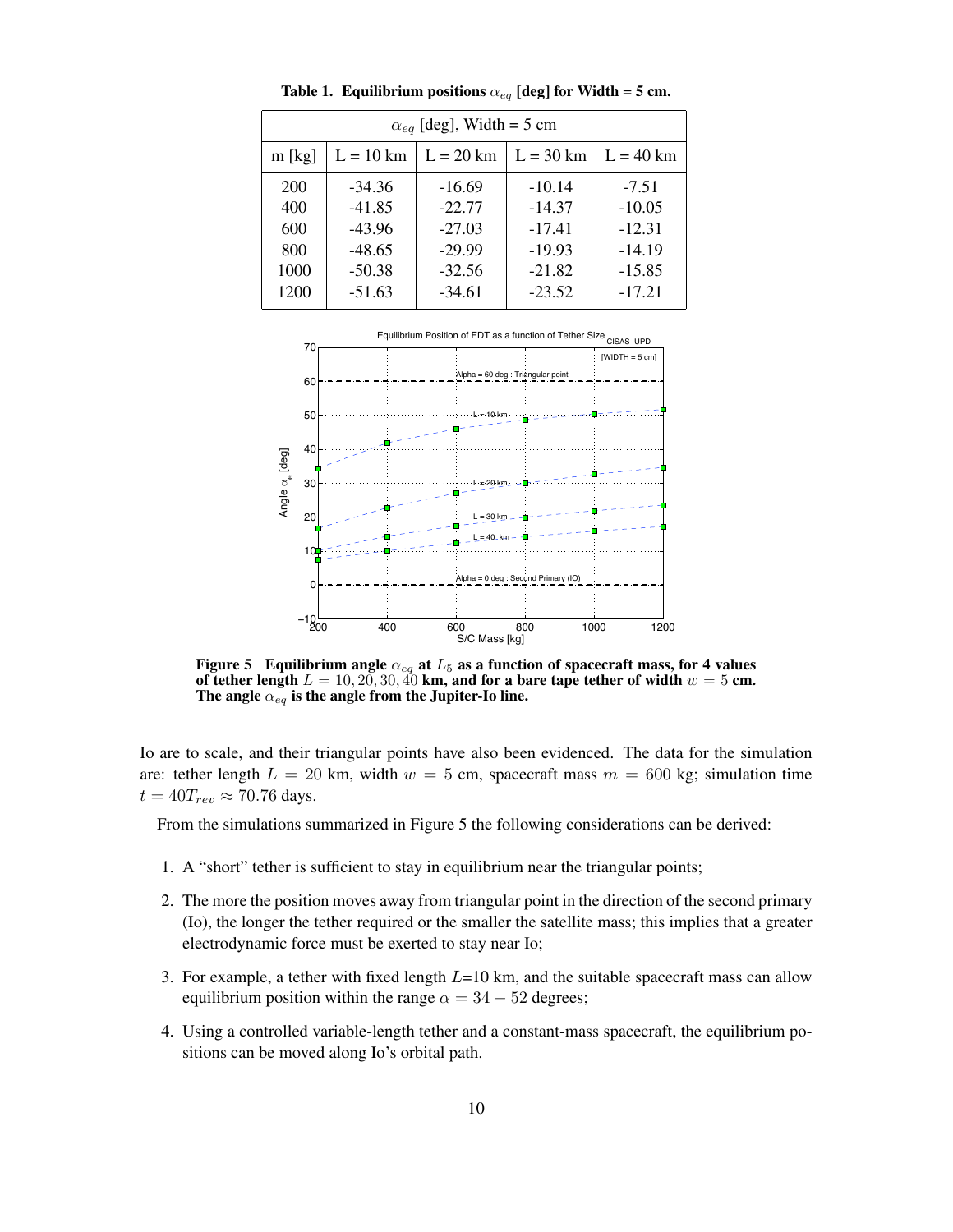

<span id="page-10-0"></span>Figure 6 Electrodynamic tether in equilibrium in the corotating frame of Jupiter and Io. The position of the spacecraft is marked with the arrow-tail sign; Jupiter and Io are to scale, and their triangular points have also been evidenced. (Data: length  $L = 20$  km, width  $w = 5$  cm, spacecraft mass  $m = 600$  kg; simulation time  $t =$  $40T_{rev} \approx 70.76$  days.)

The new equilibrium positions coincide with the classical triangular points at  $\alpha = \pm 60$  deg only when the electrodynamic force is equal to zero.

#### Power Generated at Equilibrium

Electrical power  $P$  is extracted at the expense of the corotating plasma. The mechanical ideal power is the scalar product of the electrodynamic force and the velocity relative to the plasma,  $P_{id} =$  $\vec{F}_{el} \cdot \vec{v}_{rel}$ . The useful power is a fraction of  $P_{id}$  and is equal to  $P_u \approx 0.31P_{id}$  for a vertical librating tether, and reduces to  $P_u \approx 0.22 P_{id}$  for a rotating tether. Power scales with a power law of the length,  $P \propto L^{5/2}$  $P \propto L^{5/2}$  $P \propto L^{5/2}$ , meaning that longer tethers produce much more electrical power. Tables 2 and [3](#page-11-1) report the ideal and useful power obtained from numerical simulations. All simulations considered a vertical tether librating around its natural attitude equilibrium position; the natural attitude positions have been found by Robinson,<sup>[16](#page-18-14)</sup> who showed that a dumbbell placed at triangular Lagrangian points orients itself toward the center of mass of the planetary system. The values of ideal power are shown in Fig. [7.](#page-12-0) The figure shows the scaling of power with the length. An ideal power of about 5 kW can be extracted from the plasmasphere by using a 20 km-lenght tether. The useful power  $P_u$  results to be reduced due to the non-ideal electron collection. As can be seen from Table [3,](#page-11-1) the useful power that can be extracted with an EDT of moderate length between (10 and 20 km), is in the range of 300 - 1700 W. Higher power levels can be easily obtained increasing the length of the tether.

#### MOTION AROUND EQUILIBRIUM POSITIONS

The new equilibrium points found within the perturbed three-body problem are stable points, and stable orbits can be obtained around them. In this section we show some examples of motion around equilibrium positions, which are useful to understand the behavior of the orbital motion of the EDT in the synodic frame. We are here interested in the position of the EDT center of mass as a function of time, when the system is placed in proximity of its equilibrium position. Three sets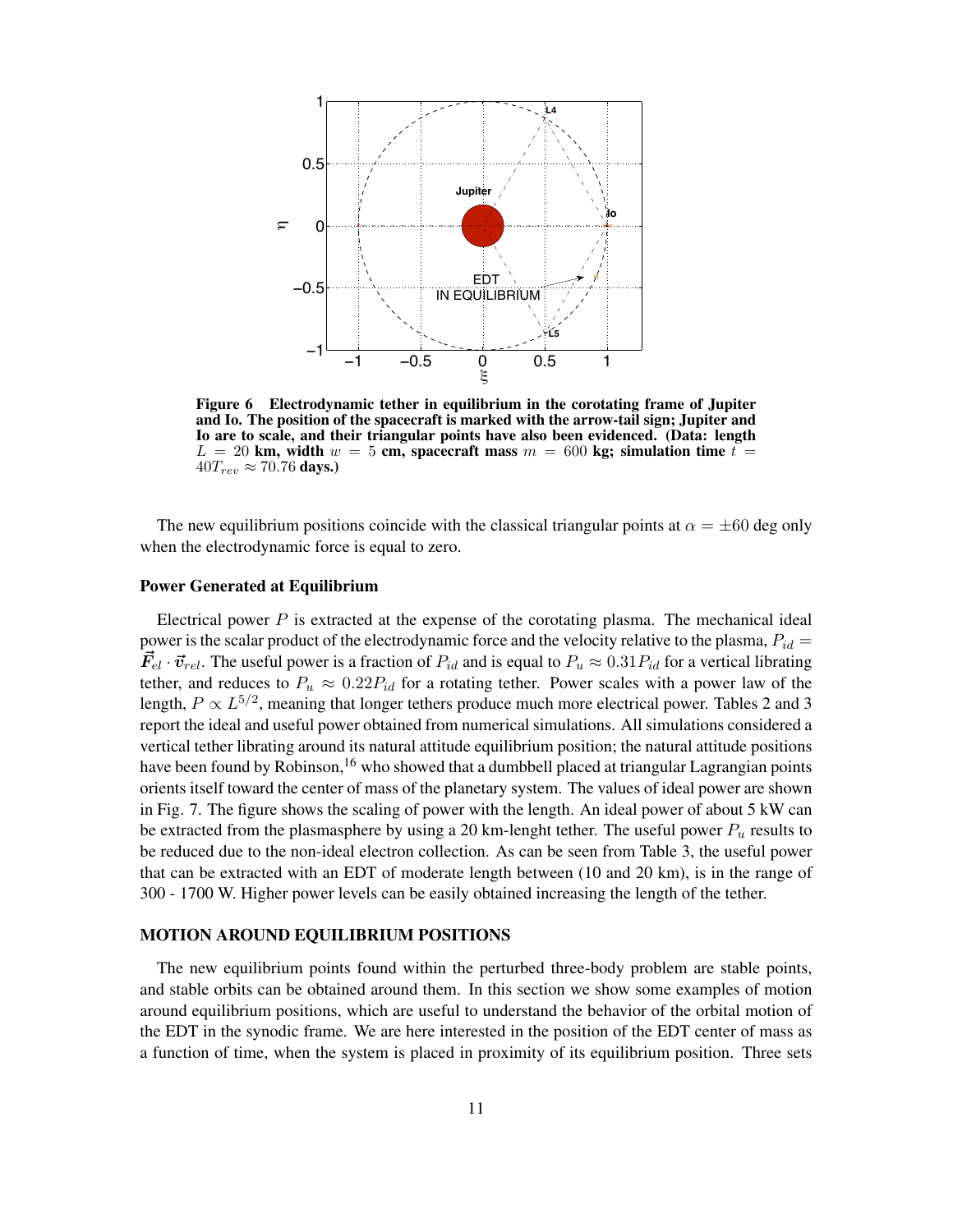|          | $P_{id}$ [W], Width = 5 cm |             |             |             |
|----------|----------------------------|-------------|-------------|-------------|
| $m$ [kg] | $L = 10$ km                | $L = 20$ km | $L = 30$ km | $L = 40$ km |
| 200      | 1019                       | 4979        | 12908       | 25497       |
| 400      | 1059                       | 5195        | 13090       | 26728       |
| 600      | 1071                       | 5491        | 13629       | 26295       |
| 800      | 1083                       | 5543        | 13946       | 26894       |
| 1000     | 1087                       | 5648        | 14184       | 27096       |
| 1200     | 1090                       | 5723        | 14449       | 27922       |

<span id="page-11-0"></span>Table 2. Ideal Power.

|          | $P_u$ [W], Width = 5 cm |      |                                                                                       |      |
|----------|-------------------------|------|---------------------------------------------------------------------------------------|------|
| $m$ [kg] |                         |      | $L = 10 \text{ km}$   $L = 20 \text{ km}$   $L = 30 \text{ km}$   $L = 40 \text{ km}$ |      |
| 200      | 316                     | 1543 | 4001                                                                                  | 7904 |
| 400      | 328                     | 1611 | 4058                                                                                  | 8286 |
| 600      | 332                     | 1702 | 4225                                                                                  | 8151 |
| 800      | 335                     | 1718 | 4323                                                                                  | 8337 |
| 1000     | 337                     | 1751 | 4397                                                                                  | 8400 |
| 1200     | 338                     | 1774 | 4479                                                                                  | 8656 |

<span id="page-11-1"></span>Table 3. Useful Power.

of simulations have been considered to summarize the behavior: (1) EDT placed with the center of mass coincident with the equilibrium point; (2) EDT placed with a *small* deviation of angle  $\alpha$  with respect to the equilibrium point; and (3) an EDT placed with a *large* deviation of the angle  $\alpha$  with respect to the equilibrium point. In the following three subsections we describe each simulation to outline the main features of the dynamics.

## Center of mass coincident or very closely to the equilibrium point

We adopted the following EDT configuration: a tape tether of moderate size with  $L = 10$  km, width  $w = 5$  $w = 5$  cm, and a total spacecraft mass  $m = 600$  kg. Using the graph of Figure 5 (or equivalently Table [1\)](#page-9-1), we obtain the equilibrium angle  $\alpha_{eq} = -43.96$  deg, that identifies the location of equilibrium point within the orbital path of Io. When we simulate the motion of the tether starting at  $\alpha_{eq}$ , the system stays at the equilibrium position for the entire simulation time, confirming the stable nature of the equilibrium point.

When the initial orbital position is displaced by a small quantity  $\delta$  from the equilibrium point  $(\delta/d < 10^{-3}$ , where d is the distance between the primaries), the motion exhibits a behavior very similar to the classical linear motion at triangular points. The motion is characterized by two eigenfrequencies, a long-time frequency and a short-time one, with different amplitudes. To a first approximation, these two eqigen-frequencies can be estimated using the classical Szebehely formulas for the eigenfrequencies at triangular points.<sup>[17](#page-18-15)</sup>

Longer tethers have their equilibrium position at locations closer to the second primary. For example, a 20-km tether ( $w = 5$  cm,  $m_{S/C} = 600$  kg) has its position at  $\alpha_{eq} = -27.03$  deg, and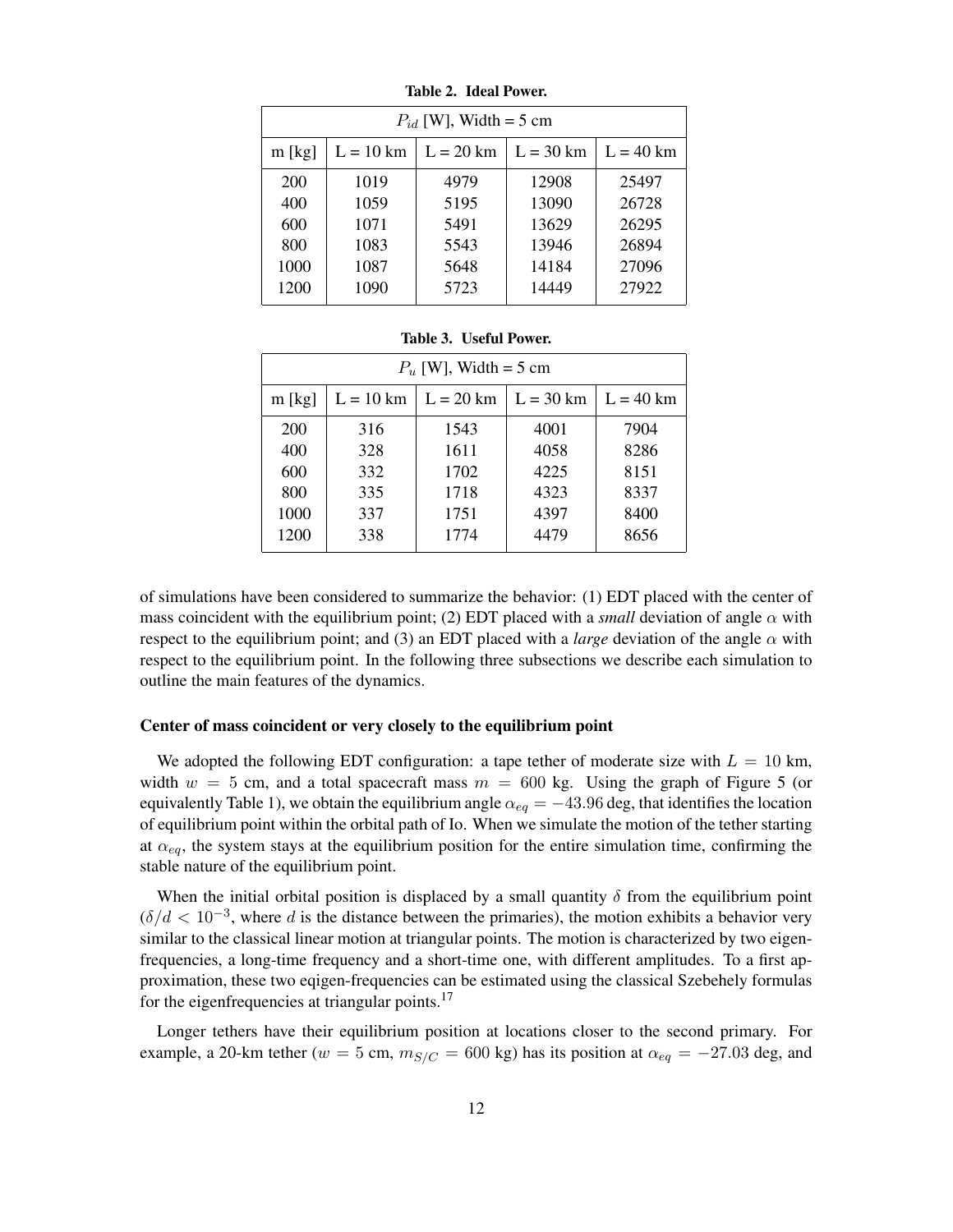

<span id="page-12-0"></span>Figure 7 Ideal electrical Power generated using a bare EDT with tape section of width = 5 cm, as a function of tether mass (on abscissa axis) and tether length (the four parametric curves are for L=10,20,30,40 km). Useful power is approx  $0.31P_{id}$ for a librating tether, and  $0.22P_{id}$  for a rotating tether.

the power generated is  $P_{id} = 5888$  W and  $P_{ut} = 1825$  W.

#### Small oscillations

For small initial deviations of the angle  $\alpha$  from the equilibrium point, small oscillations around the point occur. The center of mass of the EDT spacecraft oscillates around its equilibrium point, as can be seen in Figure [9.](#page-14-0) The same tether as before (length  $= 10$  km, width  $= 5$  cm and spacecraft mass = 600 kg) was placed at an initial angle displaced by  $\Delta \alpha = 10$  degrees with respect to the equilibrium position  $\alpha_{eq} = -43.96$  deg. The starting point is marked with a red circle, and the final point with a green x. The trajectory oscillates around a center placed exactly at the equilibrium point  $\alpha = \alpha_{eq}$ .

#### Large oscillations

When the EDT is placed at a large initial angle displacement  $\Delta \alpha$  with respect to the equilibrium point, the type of motion becomes similar to the well known zero-velocity orbits around the trian-gular points of the CRTBP.<sup>[17](#page-18-15)</sup> In fact, when the amplitude of the angular deviation is increased, an interesting horseshoe-shaped orbit takes place, and non-linear effects became evident. Figure [10](#page-15-0) depicts a very large amplitude orbit. The same tether as before (length  $= 10$  km, width  $= 5$  cm and spacecraft mass = 600 kg) was initially placed at  $\alpha_0 = -8.96$  deg ( $\Delta \alpha = 35$  deg). The trajectory is a modified horseshoe orbit. Classical horseshoes are symmetrical with respect the Jupiter-Io line (ξ–axis), while the new orbit is rotated by an angle  $\Delta \alpha$  counterclockwise.

#### Out-of-plane orbital motion

If the trajectory has an out-of-plane component, it oscillates harmonically around the plane of revolution of the two primaries, due to the symmetry of the system. Figure [11](#page-15-1) shows an example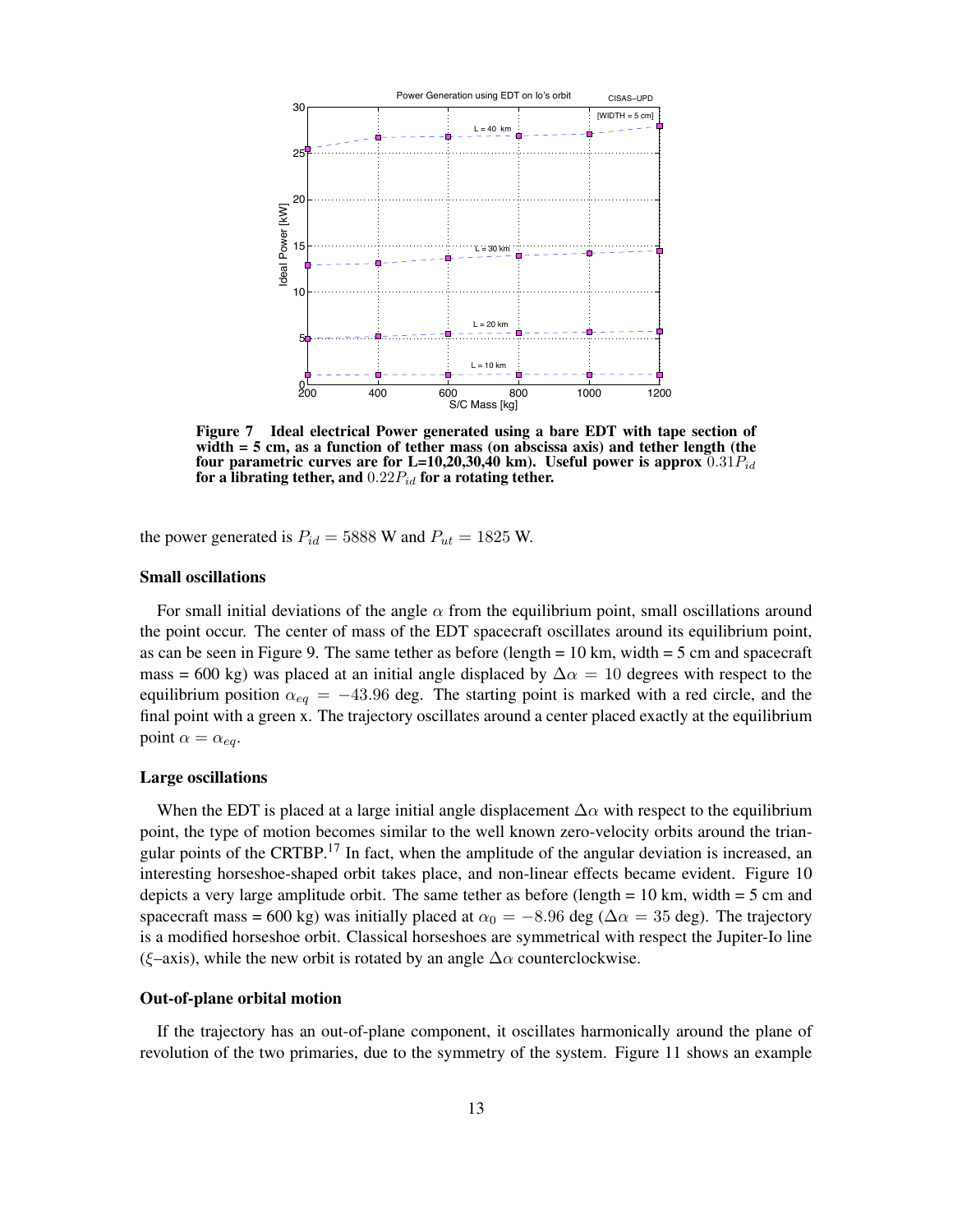

Figure 8 Small orbit around the equilibrium position; the two characteristic eigenfrequencies can be easily recognized.

of out-of-plane orbital motion. The initial conditions are the same of the small oscillation case, but with the addition of an initial out-of-plane component.

## PLASMA TORUS EXPLORATION AND POWER GENERATION

#### Scanning the Plasma Torus

The dynamical behavior of the EDT around the new equilibrium points can be conveniently used to construct a mission profile for the exploration of the Jovian plasma torus and for the extraction of power from Jovian plasmasphere.

The mission has been constructed with the aim of exploring the plasma torus at several latitudes and longitudes, by performing an internal "scan" of the torus itself. The trajectory consists in a largeamplitude oscillation around the new equilibrium position. An out-of-plane motion component allows the oscillation along the  $\zeta$  synodical axis, in order to scan the torus at several latitudes (see Figure [12.](#page-16-0)

Several spacecraft configurations allow this kind of trajectories. One of the most interesting configuration utilizes a 14-kilometers EDT, made with a conductive tape of width  $w = 5$  cm, thickness  $t = 50 \mu m$ , mounted on a spacecraft with a total mass  $m_{S/C} = 600$  kg. Features of the plasma torus EDT-Explorer are reported in Table [4.](#page-13-0)

<span id="page-13-0"></span>

| Plasma Torus EDT Explorer |               |  |
|---------------------------|---------------|--|
| Length                    | $14$ [km]     |  |
| Width                     | $5$ [cm]      |  |
| Thick                     | 50 [ $\mu$ m] |  |
| S/C mass                  | $600$ [kg]    |  |
|                           |               |  |

Table 4. Configuration of the Plasma Torus EDT Explorer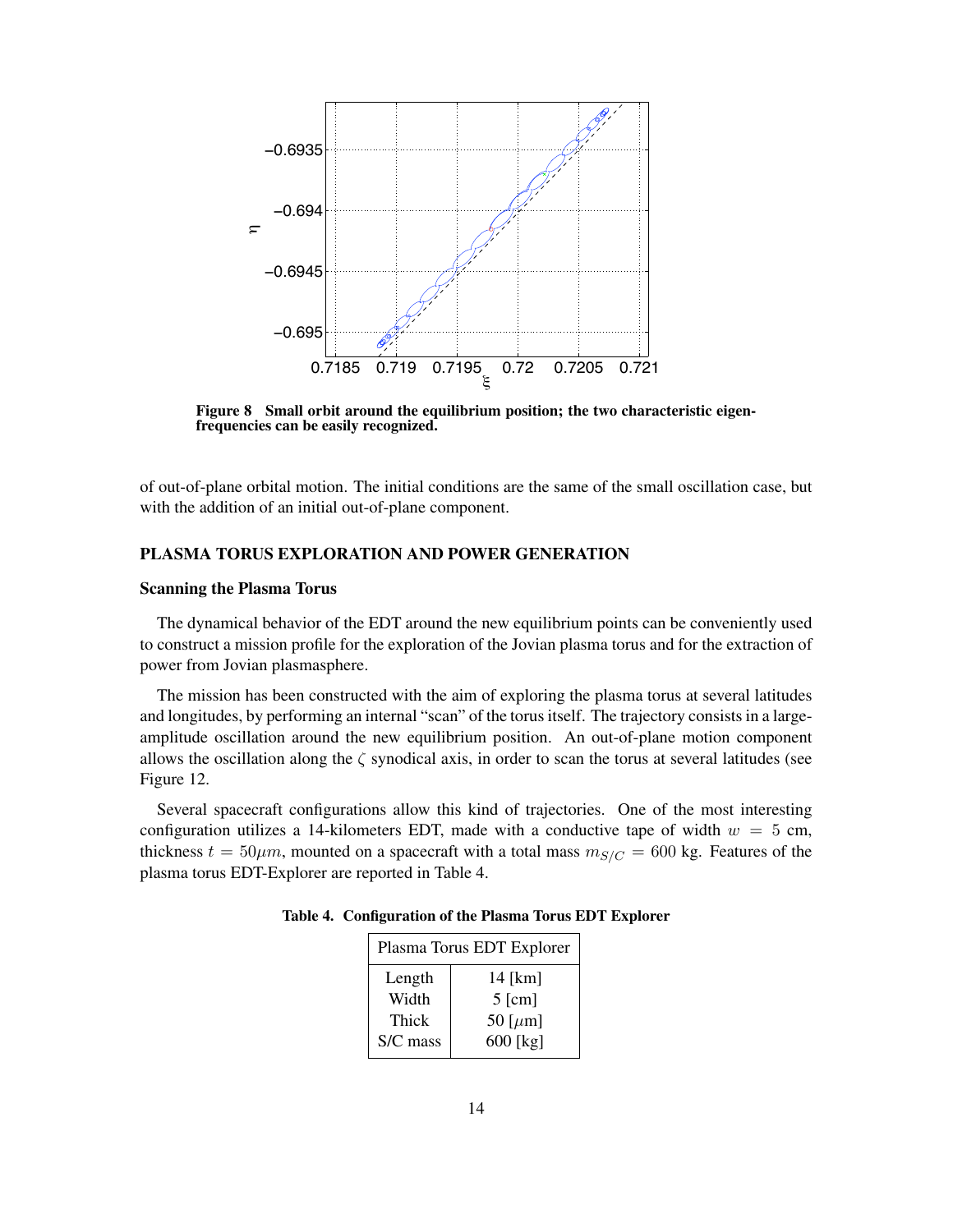

<span id="page-14-0"></span>Figure 9 Small oscillations around the equilibrium position with initial position displaced by 10 degrees.

Results of a numerical simulation showing the mission profile are shown in Figure [12.](#page-16-0) The spacecraft oscillates between the two triangular Lagrangian points  $L_4$  and  $L_5$ , crossing all longitudes of the Plasma Torus, except for a forbidden zone containing the second primary (Io).

#### Power generation

One of the very attractive capabilities of the Plasma Torus EDT Explorer is the high-level power extraction from the plasmasphere. The torus is a high electron density region within the Jovian system, in which it is possible to generate high electrical power on board the spacecraft. When placed in the Plasma Torus, even a moderate-length EDT like the one we considered here (Table [4\)](#page-13-0) acts as a device capable of converting the energy contained in the high-speed plasmasphere into electrical power that can be used on board the spacecraft.

The power profile for our case shows (Figure [13\)](#page-16-1) shows an ideal power  $P_{id} = 856$  W, and a useful power of  $P_u = 265$  W. Such power profile can be increased by using other tether configurations. The power is proportional to the tether length, with a power law  $P \propto L^{5/2}$ . Power at kiloWatt levels could be reached and they are surely of great interest for Jovian missions, that are always handcuffed by a scarcity of power. An electrodynamic tether extracts energy directly from the corotating plasmasphere, and converts it into electrical power useful for loads on board of the satellite.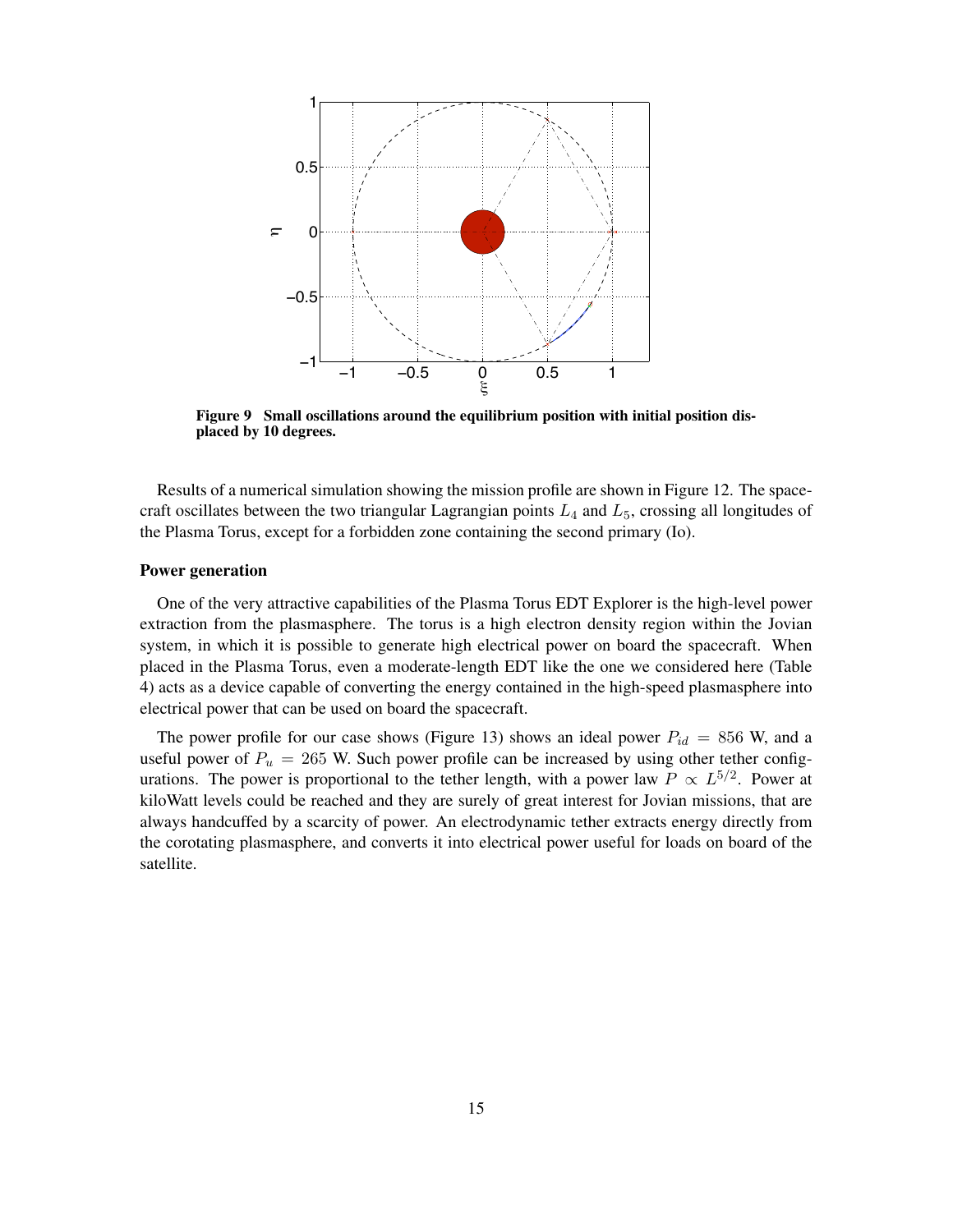

Figure 10 Large oscillations around the equilibrium position (modified horseshoe orbit), starting from  $\alpha = -8.96$  deg.

| $P_u$ [W], Width = 5 cm |                 |                  |       |        |
|-------------------------|-----------------|------------------|-------|--------|
| $L/m_{S/C}$             | $10 \text{ km}$ | $20 \mathrm{km}$ | 30 km | 40 km  |
| 400 [kg]                | 51.1            | 272.3            | 709.5 | 1406.5 |
| $600$ [kg]              | 51.6            | 283.7            | 737.1 | 1430.6 |
| 800 [kg]                | 52.3            | 295.9            | 754.0 | 1451.1 |
| 1000 [kg]               | 51.9            | 295.2            | 761.9 | 1486.3 |
| 1200 [kg]               | 52.9            | 298.5            | 770.1 | 1512.5 |

<span id="page-15-0"></span>Table 5. Useful Power of a Rotating tether inside the plasma torus.



<span id="page-15-1"></span>Figure 11. Out-of-plane harmonic motion.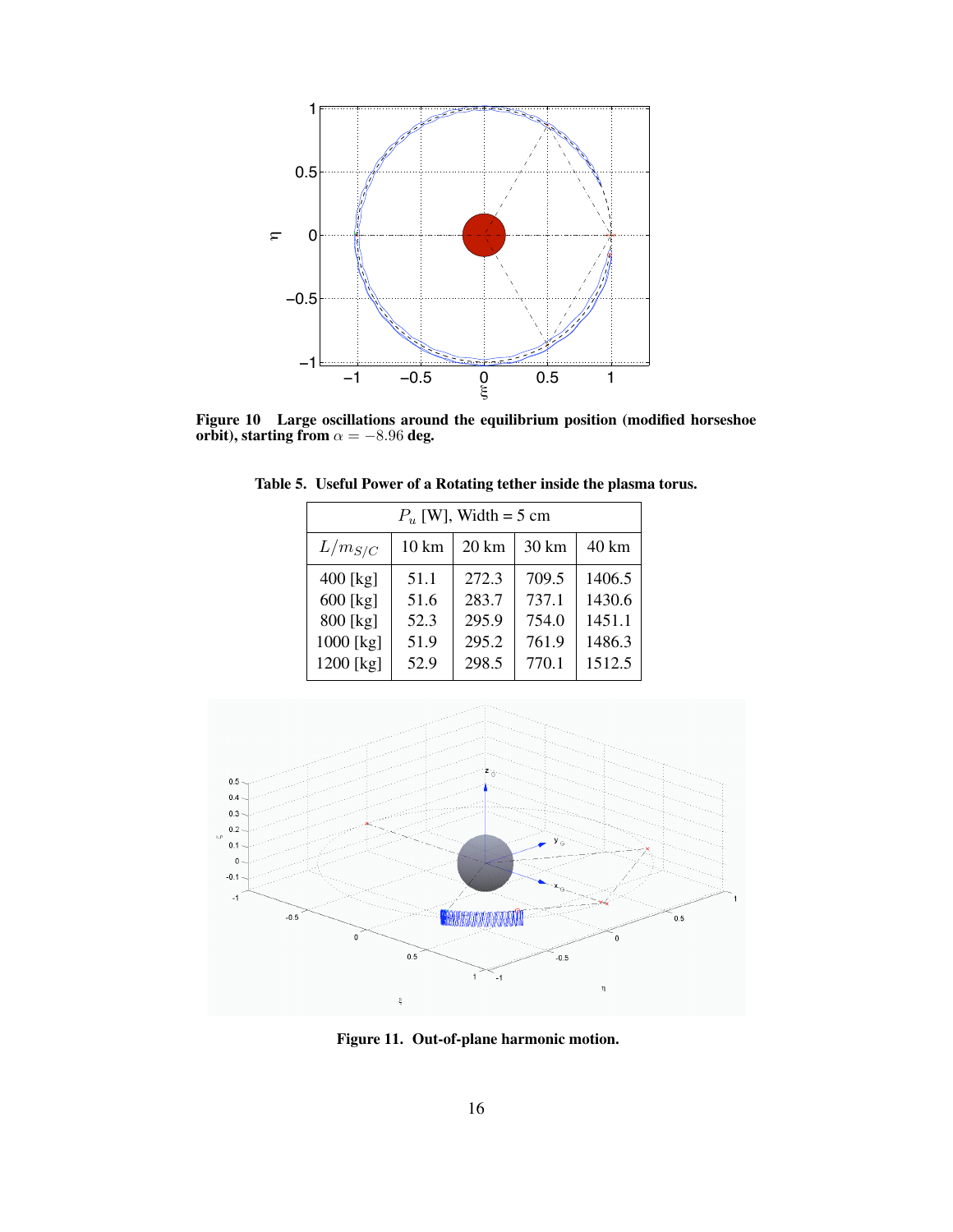

<span id="page-16-0"></span>Figure 12 Plasma Torus EDT Explorer;  $L = 14$  km, Width = 5 cm, m = 600 kg, simulation time:  $T = 70T_{rev} \approx 123.8$  days. Rendering of the trajectory in 3D, in the Jupiter-Io system. Tether initial position is marked with a red circle.



<span id="page-16-1"></span>Figure 13 Motional electric field, Length-averaged current, electrodynamic force and Electrical power produced by an electrodynamic tether orbiting inside the Plasma Torus.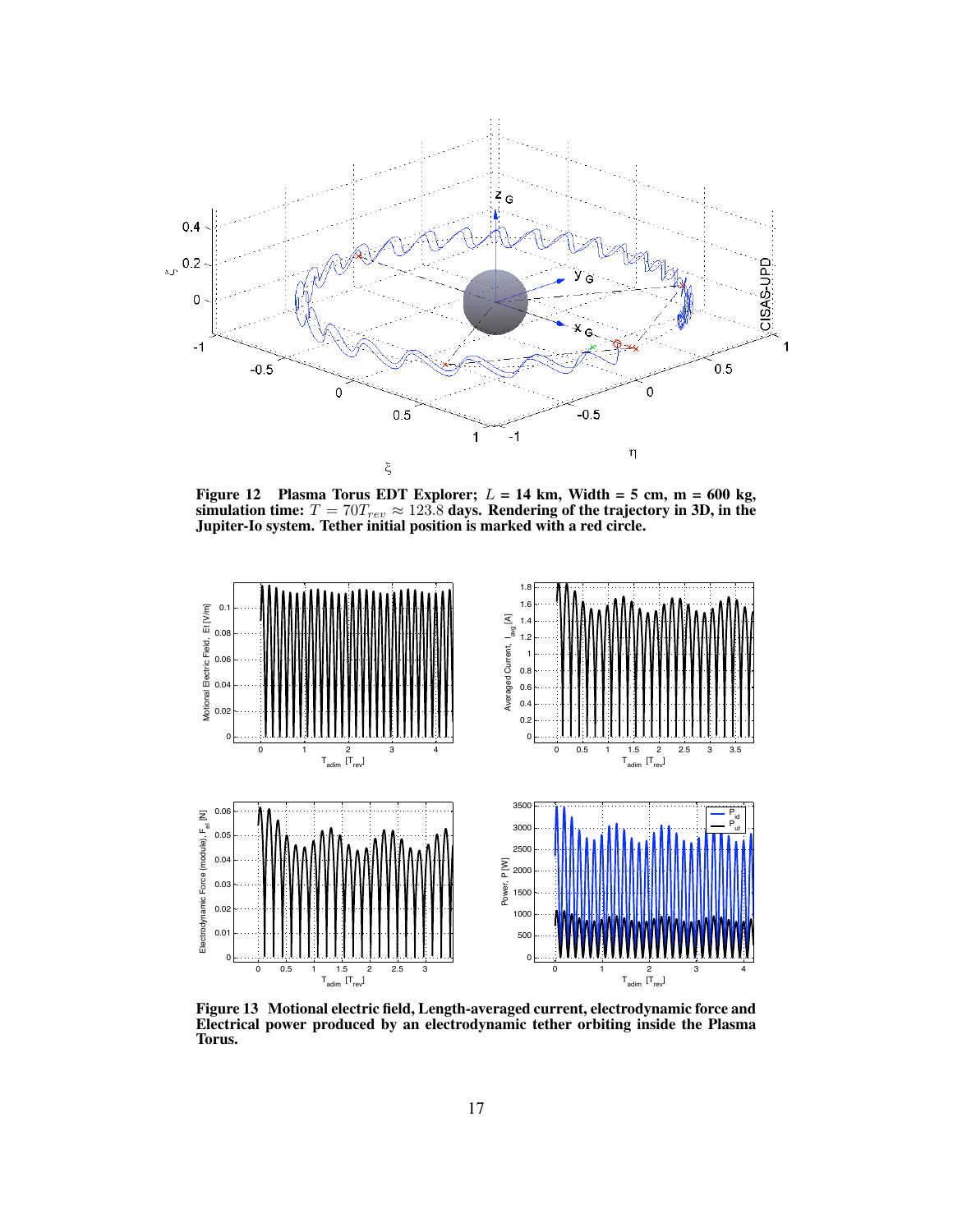#### **CONCLUSION**

The EDT concept is a unique power device capable to extract kWs of power directly from the jovian environment, that is more effective than solar photovoltaic systems and providing power levels comparable with RTGs power plants. The two (stable) triangular Lagrangian points L-4 and L-5 of the Io-Jupiter system lye inside the plasma torus and they act as attractors for bodies that coorbit along the Io's orbit. We have used these two points to demonstrate that an EDT can be placed at a fixed distance from Io (and co-orbiting with it) away from a Lagrangian point (for example ahead of L-5) by using a thrust electrodynamic force. The force, produced by the conductive tether through the interaction with Jupiter's magnetic field, counteracts the gravitational and inertial forces that push the system towards L-5. While in this new equilibrium position, the tethered system generates a few kWatts of power (with a tether length of order 20 km) that can be used on board the spacecraft (S/C). From another viewpoint, in this case the EDT extracts energy from the plasma sphere that co-rotates with Jupiter at an orbital rate greater than the orbital rate of the S/C itself, while the S/C remains at a constant distance from Io along its orbit. In another version of the same concept, the spacecraft with the attached EDT can be made to explore the entire Io torus without the need for chemical propellant but rather by utilizing the electrodynamic force produced through the interaction with the super-rotating plasma sphere and magnetic field of Jupiter, while generating electrical power at the same time. The research conducted can open the door for a number of new studies that will enrich our knowledge of the Jupiter moon system through the use of electrodynamic propulsion and power generation that exploits the local environment.

## ACKNOWLEDGMENT

The work for this paper was carried out thanks to the Ariadna reserach program of ESA/ESTEC through contract 21259 with Drs. Dario Izzo and Claudio Bombardelli of the Advanced Concepts Team as tecnical monitors. Davide Curreli would like to give a special thanks to the STMS Doctoral School of the University of Padova for the financial support provided to let him attend the AAS/AIAA Space Flight Mechanics Meeting.

#### NOTATION

|           | EDT Electrodynamic Tether                                |  |
|-----------|----------------------------------------------------------|--|
|           | <b>CRTBP</b> Circular Restricted Three Body Problem      |  |
|           | $G$ Center of mass of the two primaries (Jupiter and Io) |  |
|           |                                                          |  |
| $R_i$     | Jupiter radius, 1 $R_i \approx 71400$ km                 |  |
| $\bar{R}$ | Position vector of the center of mass of the EDT [km]    |  |
| $\Omega$  | angular velocity of revolution of Jupiter-Io [rad/s]     |  |

- $\mu$  Gravitational parameter [km<sup>3</sup>/s<sup>2</sup>]
- $\vec{R}$  Position vector of the center of mass of the EDT
- $\vec{R}_1$  Distance vector of the EDT from the primary (*i.e.* from Jupiter)
- $\vec{R}_2$  Distance vector of the EDT from the secondary (*i.e.* from Io)

## **REFERENCES**

<span id="page-17-0"></span>[1] H. Alfven, "Spacecraft Propulsion: New Methods," *Science*, Vol. 176, 14 April 1972, pp. 167–168.